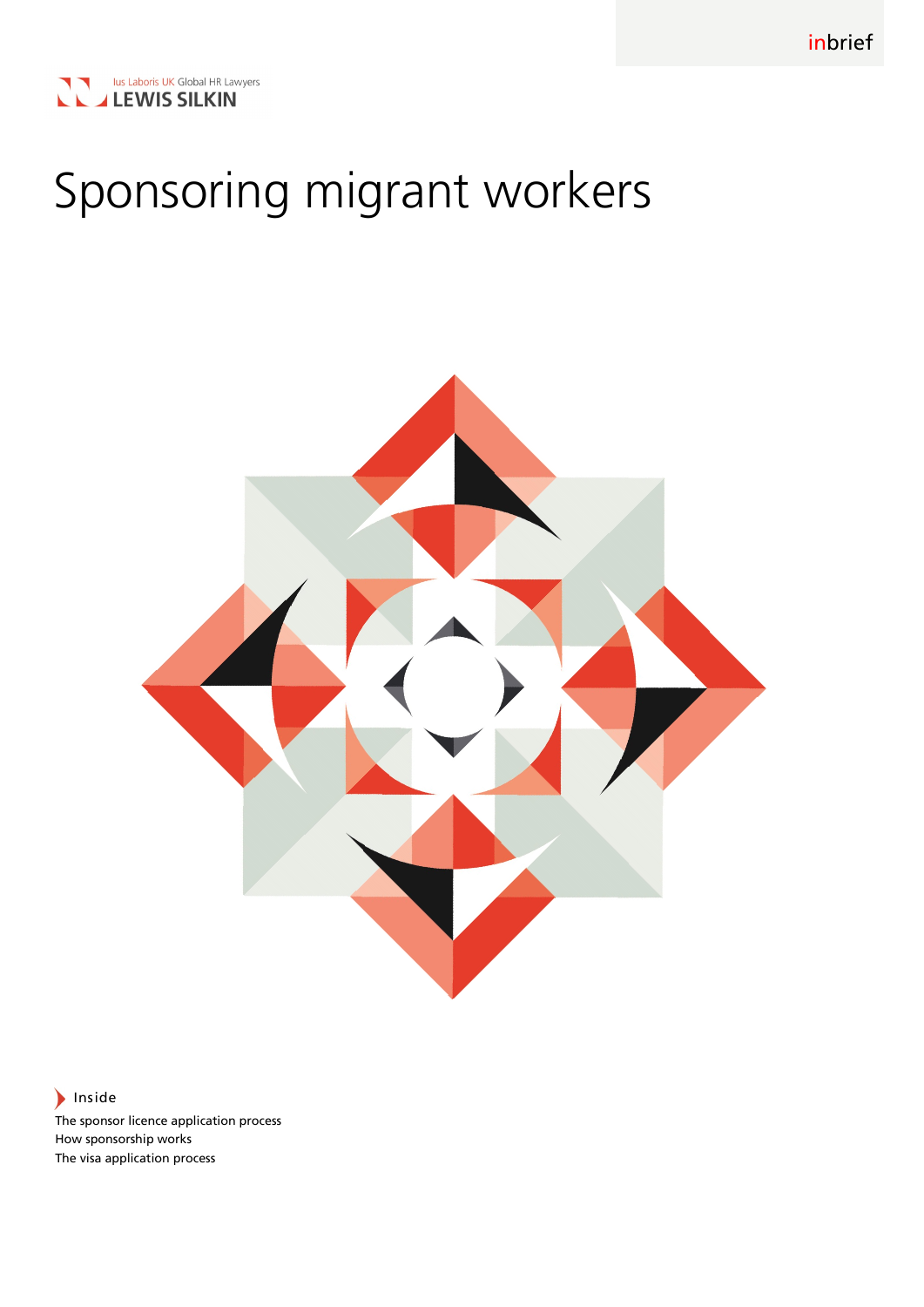

## **Introduction**

The process and requirements for sponsoring non-EEA national workers in the UK are complicated. At the same time, the rules are strict, and the consequences of noncompliance could be detrimental to both the employer and its sponsored migrants.

This Inbrief introduces the Points-Based System. It explains the sponsor licence application process and the process for sponsoring workers under Tier 2. It also reviews the Tier 2 visa application process.

This Inbrief is intended as general guidance only. A member of Lewis Silkin's immigration team would be happy to advise on your organisation's specific requirements, including how to apply for your sponsor licence and sponsor non-EEA nationals to work.

### The Points-Based System

Many migrants come to the UK under one of the five categories, or tiers, of the Points-Based System:

- > Tier 1 high-value migrants
- Tier 2 sponsored workers
- Tier 3 low-skilled workers (not operational)
- > Tier 4 students
- > Tier 5 temporary workers

This Inbrief covers Tier 2 sponsored workers.

### Applying for a sponsor licence

An organisation does not necessarily have to sponsor a migrant in order to employ them. Some migrants already have the right to work in the UK, including most dependants.

If an organisation needs to sponsor a migrant worker, it must obtain a sponsor licence from the Home Office. With a sponsor licence, organisations have access to an online system, through which they can issue certificates of sponsorship to overseas workers. Each worker uses a certificate of sponsorship to apply for their visa to the UK.

When an organisation applies for its licence it must demonstrate that it has the necessary HR and management systems in place to meet recordkeeping, reporting and compliance duties imposed by the Home Office.

Recordkeeping duties include keeping up-todate contact details for sponsored migrants. Reporting duties include notifying the Home Office if a sponsored migrant is absent from work for 10 days without permission.

The most important system is a documentchecking system that ensures organisations do not and will not have any illegal workers.

The Home Office might send a representative to the premises to check that these systems are in place before it grants the licence. The Home Office might also visit after the licence has been granted.

Once the systems are in place, an organisation can start preparing the licence application.

The first step is to gather the required documents in support of the application. If the organisation is a limited liability company, these documents will include its latest Audited Annual Accounts/Report with the name of its accountants clearly shown.

If the organisation is obliged to be registered with a governing or accrediting body then it will also need to provide evidence of registration.

Other documents include evidence that the organisation has at least £5 million of Employer's Liability Insurance from an authorised insurer. The sponsors policy guidance on the Home Office website includes precise details of the required documents.

The following roles must be allocated to people within the organisation:

- > Authorising officer he or she will be responsible for ensuring that the organisation uses its licence in accordance with its duties and responsibilities. The authorising officer is required to review all sponsorship activities. This is a role with significant responsibility
- > Key contact he or she will be the person the Home Office contacts whilst considering the application. The key contact can be the same person as the authorising officer
- > Level 1 user he or she will be the person who has access to the online system and is able to issue the certificate of sponsorship to overseas workers. This is also a role of considerable responsibility and should only be filled by someone who is familiar with the duties and responsibilities involved in using the licence, and knows when it is permissible to issue a certificate of sponsorship. The level 1 user can be the same person as the key contact and/or the authorising officer

The next step is to complete the online application form. The form can be saved, which is helpful as some of the questions require a little research. For example, the dates of birth, and nationality/ies of the authorising officer, key contact and level 1 user, and how many non-EEA nationals are currently employed.

The online application form refers to the duties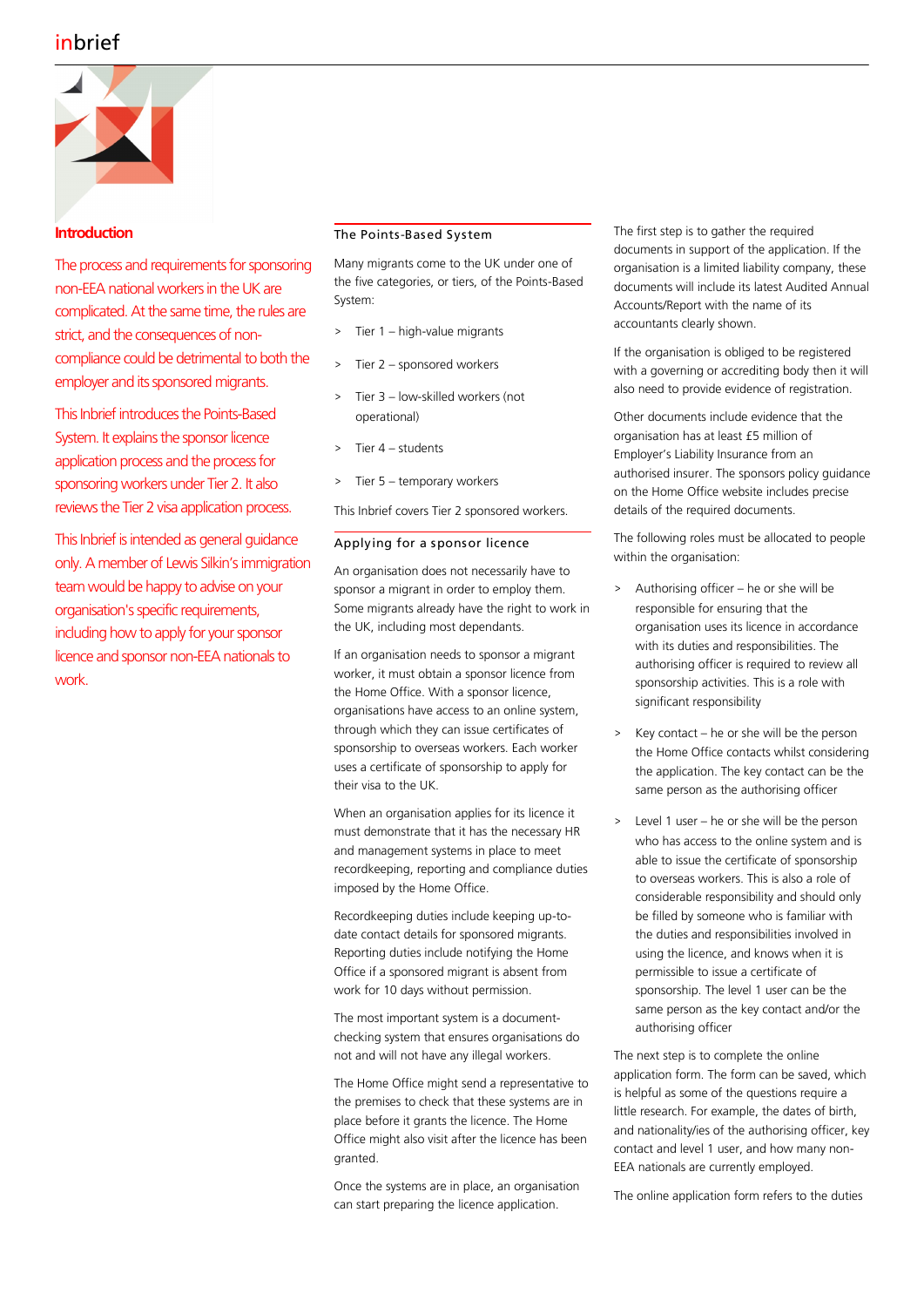

and responsibilities involved in holding a licence. The authorising officer will have to sign up to these duties and responsibilities.

Once the online application form is completed, the supporting documents and the application fee must be sent to the Home Office. The application fee is £536 if the organisation is a small employer or £1476 if the organisation is a large employer. The organisation is likely to be considered a large employer if it has over 50 employees.

#### What happens once the application is submitted?

The Home Office will investigate whether the organisation is fit to be granted a licence. It might verify the supporting documents submitted. A representative may visit the organisation's premises to ensure the required systems are in place. The representative might ask to see how an employee's right to work is checked before employment commences and how the organisation has diarised to re-check employees on temporary visas at least once every 12 months.

The Home Office will write with its decision. It will state in the same letter how many unrestricted certificates of sponsorship the organisation may issue over the first 12 months.

If the Home Office approves the application, it will grant a licence with 4 years validity.

If a sponsor doesn't meet the duties and responsibilities of holding a licence, it might lose its licence. Any sponsored employees will have to find a new sponsor or leave the UK within 60 days.

#### Sponsoring migrants under Tier 2

The total number of certificates of sponsorship available to sponsors wishing to sponsor new hires earning under £159,600 is limited to 20,700 annually. Therefore, certificates of sponsorship for these new hires are called 'restricted'. Sponsors must request restricted certificates of sponsorship from the Home Office as they are needed.

Certificates of sponsorship for other migrants, such as transfers from overseas companies or migrants who are already in the UK, are unrestricted. Unrestricted certificates of

sponsorship are allocated on an annual basis. Sponsors can also request additional unrestricted certificates of sponsorship as needed.

It is very important that an organisation only issues a certificate of sponsorship in the correct circumstances:

- > The role must be at skill level NQF6 or above, or at NQF4 (Creative). Appendix J of the Immigration Rules lists roles at level NQF6 or above or at NQF4 (Creative)
- The migrant must be paid the appropriate rate for the role. A minimum salary requirement of £20,800-£41,500 applies, depending on the subcategory of Tier 2. Appropriate rates specific to each role, and to the migrant's level of experience, must also be met. These rates are listed in the codes of practice at Appendix J of the Immigration Rules

A sponsor should only issue a certificate of sponsorship where it has undertaken a resident labour market test, the worker is being transferred from a related overseas company, the worker will be earning at least £159,600 or the worker is coming to fill a shortage occupation.

Fulfilling the resident labour market test usually involves advertising the role on Universal Jobmatch and via another method set out in Appendix A of the Immigration Rules. If, after advertising, the organisation is unable to find a suitable UK or EU/EEA worker to fill the role, then it may issue a certificate of sponsorship to an overseas worker.

The Intra company transfer route is available if the worker has been employed by an overseas entity that has a direct link to the organisation through common ownership or control. A minimum period of 12 months employment at the overseas entity is usually required.

A shortage occupation is one that is included on the shortage occupation list in Appendix K of the Immigration Rules.

The organisation pays a £199 fee every time it issues a certificate of sponsorship.

### What happens once the certificate of sponsorship has been issued?

The employee and his or her family members will apply for their visas or passport stamps.

The employee's visa application will be assessed on a points basis. He or she must qualify for 70 points to be eligible for a visa.

Fifty of those points must be awarded on the basis of attributes. For example, if the overseas worker has been issued a certificate of sponsorship to fill a shortage occupation he will automatically earn the necessary 50 points.

If the overseas worker has been issued a certificate of sponsorship under an Intra company transfer arrangement or following a resident labour market test, then he or she will be awarded 30 points for attributes. The overseas worker will be issued a further 20 points for attributes where the proposed salary is at an appropriate level.

Most overseas workers must demonstrate English language ability to earn another 10 points. Intra company transferees are exempted from having to demonstrate English language ability.

Tier 2 applicants who need to demonstrate English language ability must do so by one of the following three ways:

- > Proving that they are a citizen of a country that the Home Office has deemed to be majority English speaking
- > Proving that they have completed a degree taught in English that has been verified by the UK's National Academic Recognition Information Centre (NARIC) or
- > Proving that they have passed a test in English that establishes their ability to speak English at the appropriate level on the Council of Europe scale

The overseas worker must demonstrate that they have sufficient funds to maintain themselves and their family upon arrival into the UK. In order to earn the last 10 of the 70 points, every applicant will need to demonstrate that he or she has at least £945 available before entering the UK. If the overseas worker wishes to bring family to the UK, he or she will have to